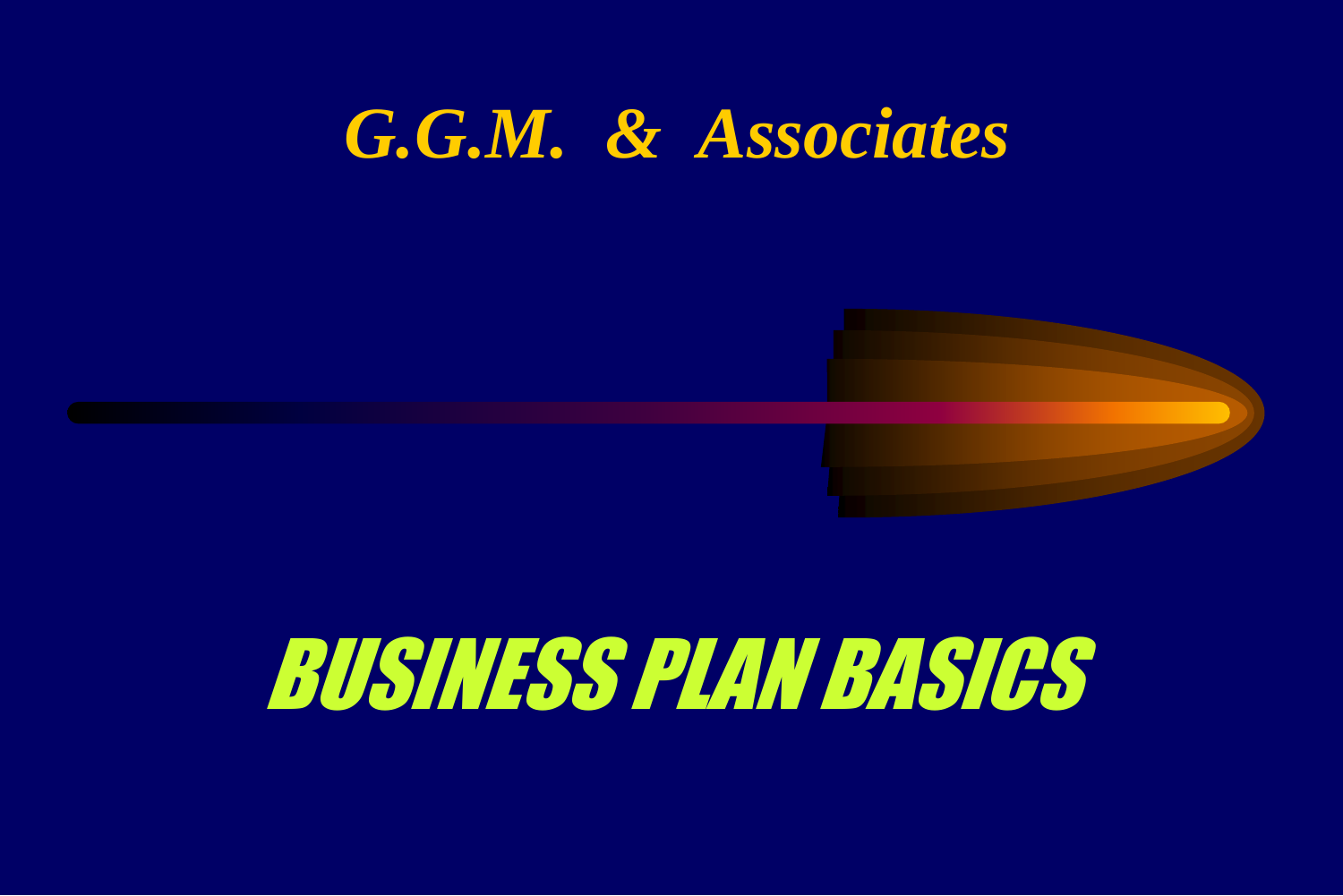A business plan is a reflection of who you are As an individual As a business.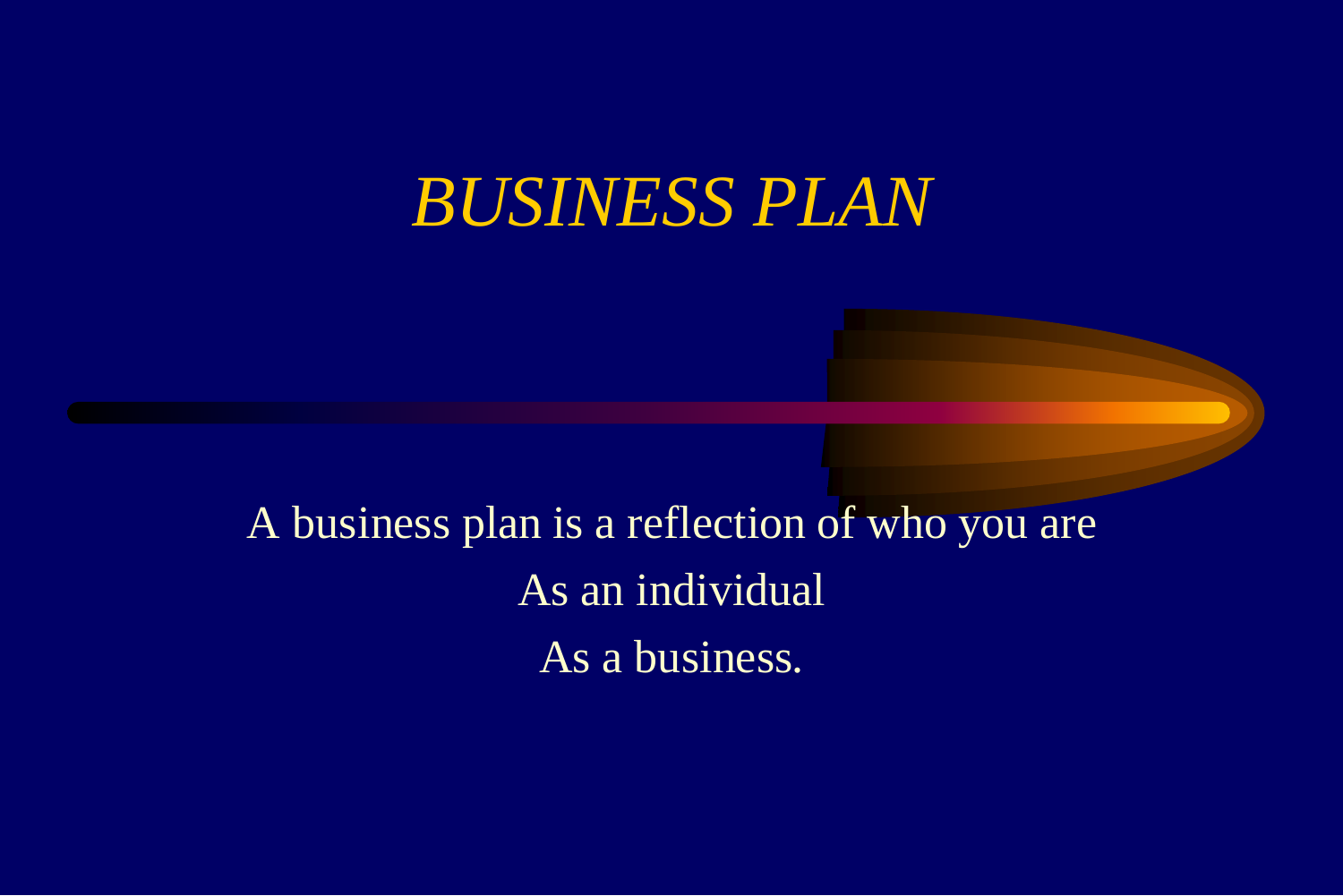A business plan is prepared to provide Guidance and Corporate Planning To Seek Financing To Justify Investment Visas.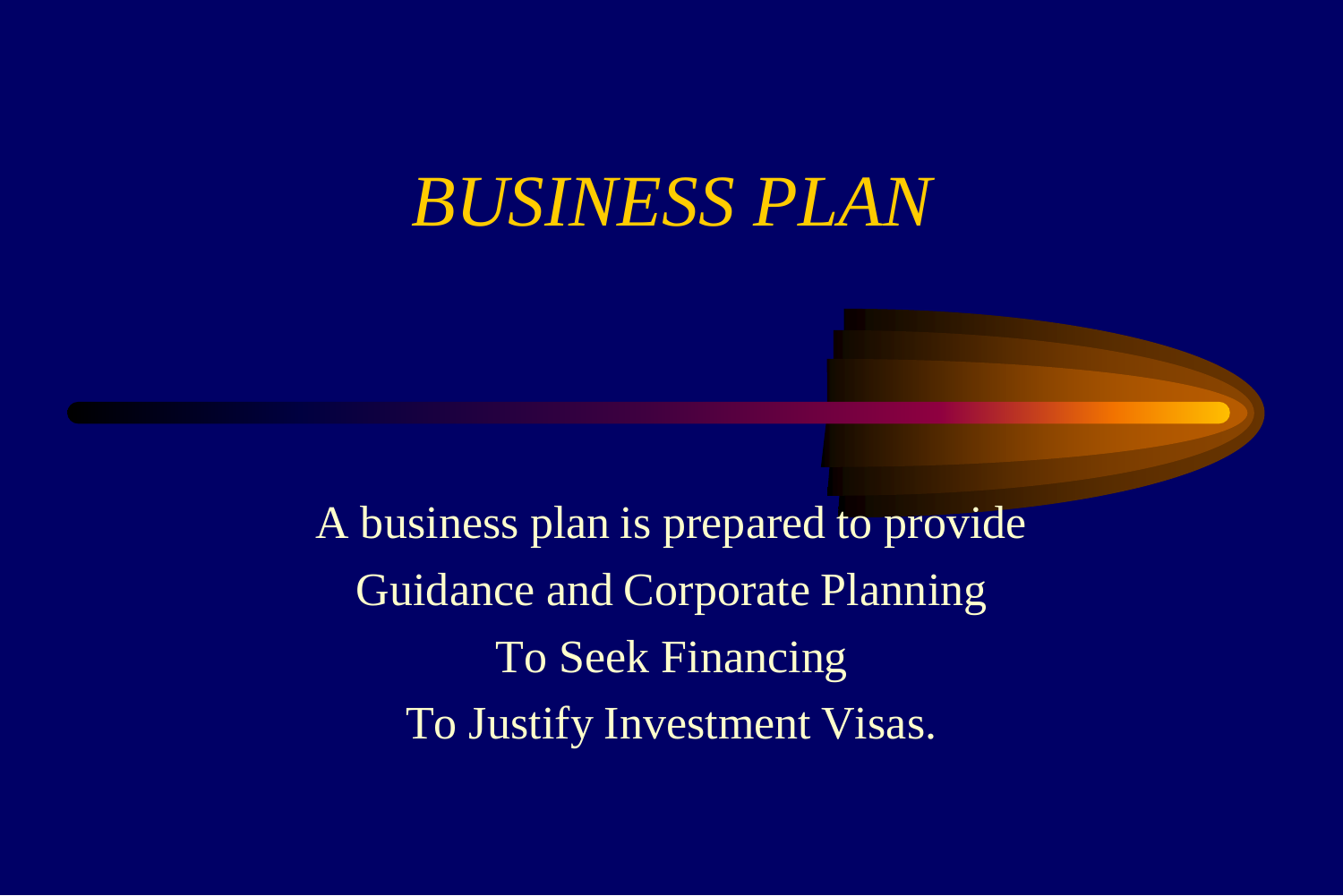# *BUSINESS PLAN Management*

Who is your Management Team? Do you have specific industry experience? What is Your Corporate Culture and How is that Transmitted to the employees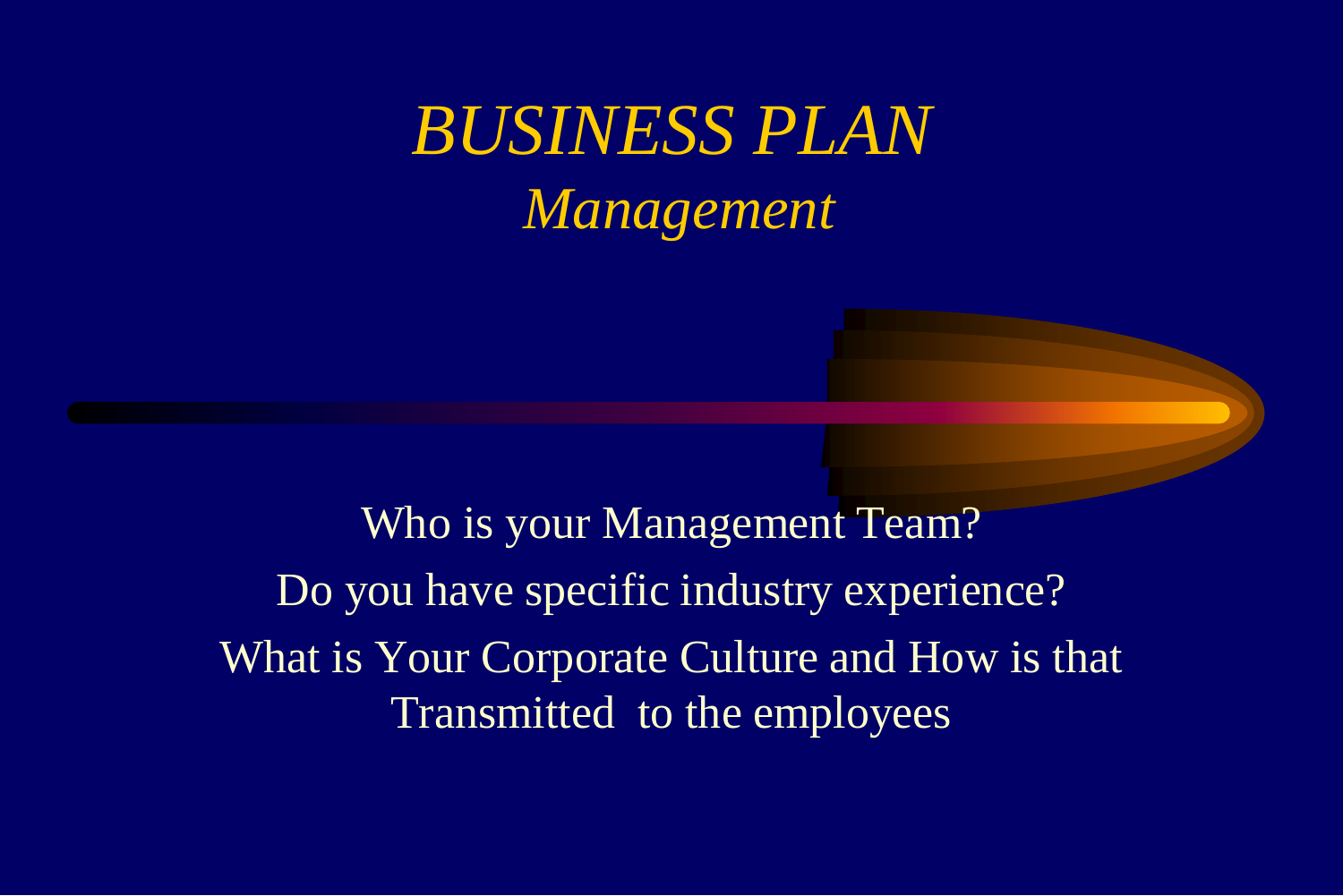A business requires direction and know how. A banker looks at your past to predict your future. What have you done previously will signal your probabilities of success in your business.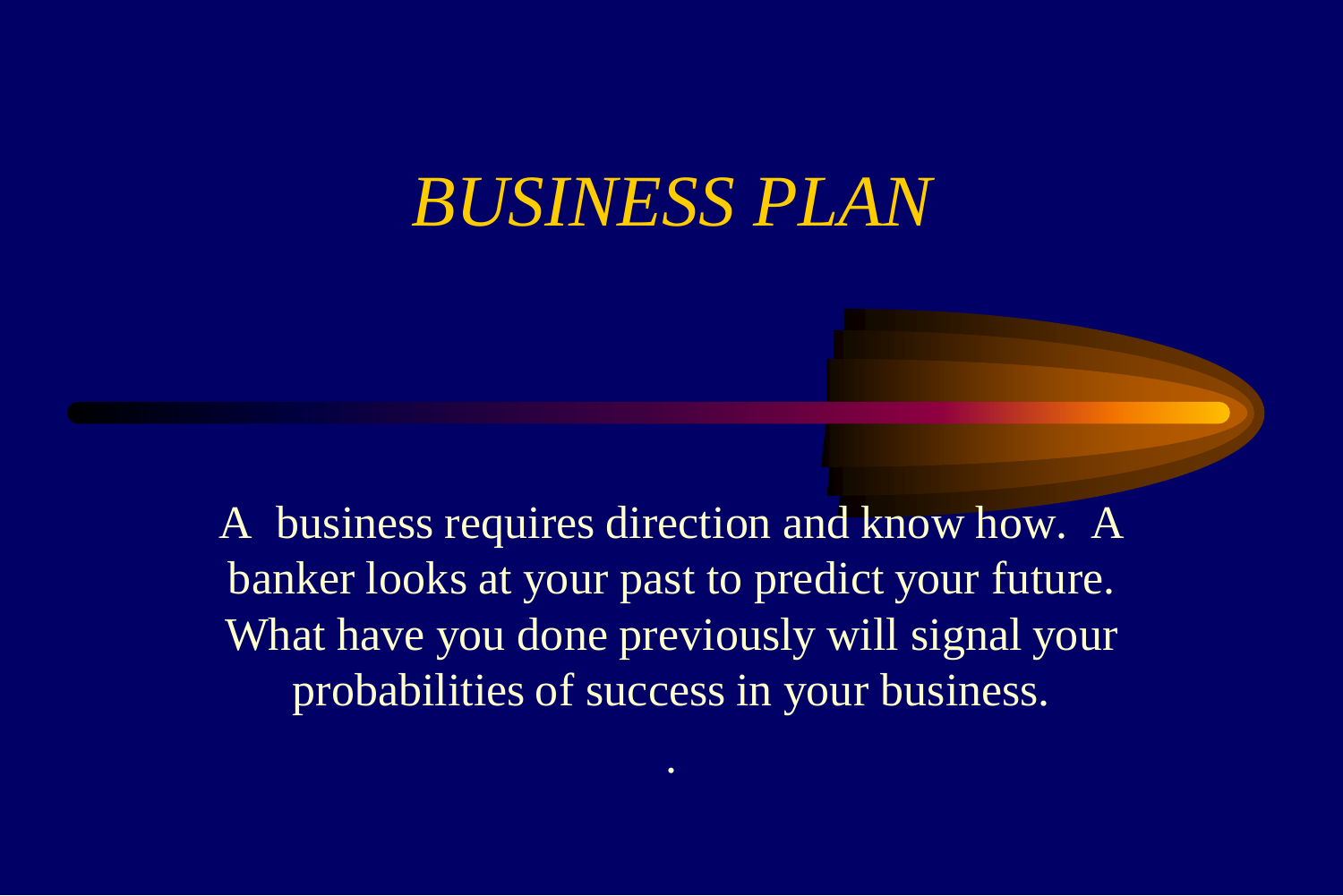# *BUSINESS PLAN Corporate Strategy*

What is Your Vision? What is Your Mission? What are Your Corporate Values?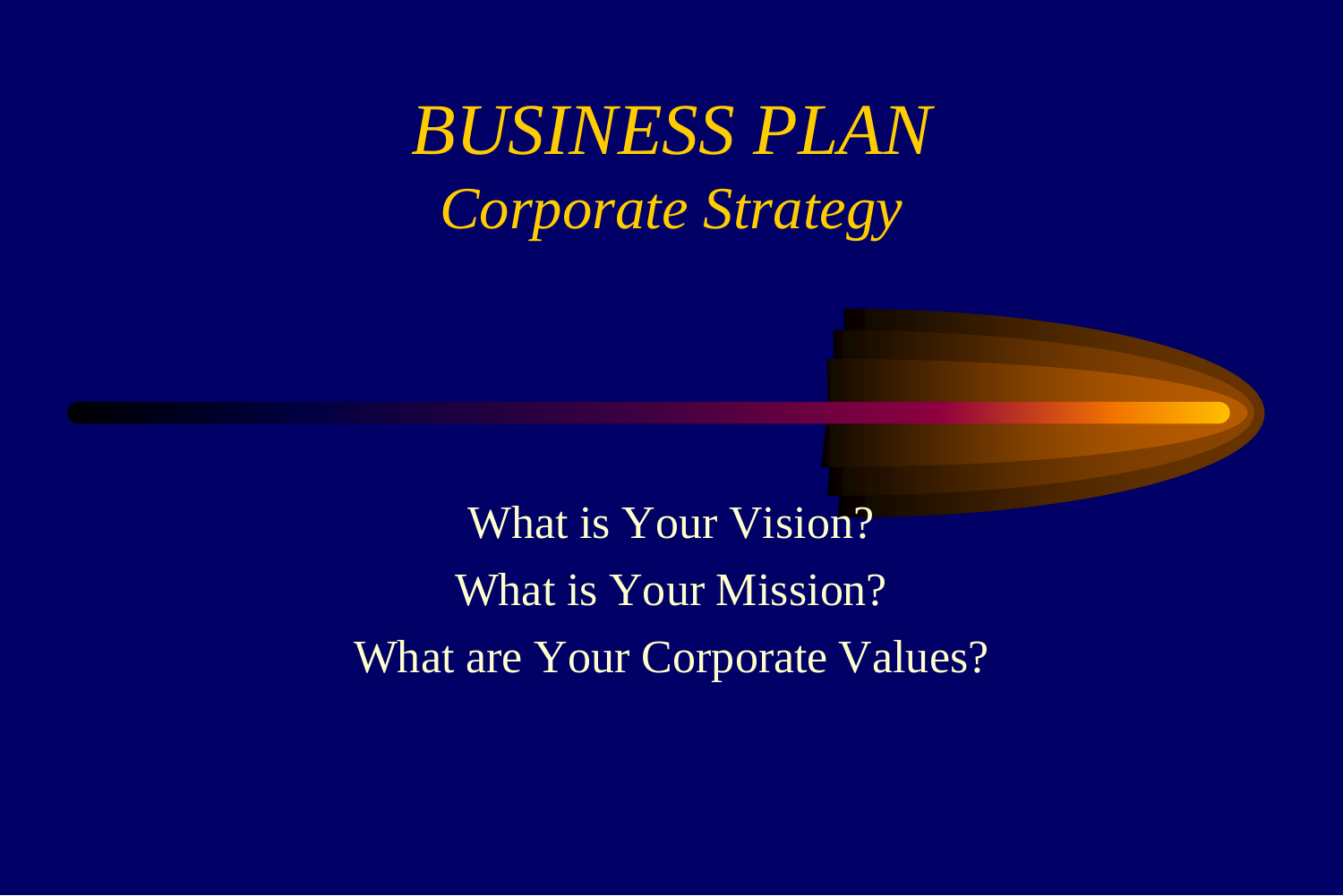Do you have a strategy stating your operational and sales goals and how are you going to achieve them? You must trace a map with precise directions to help you reach your objectives.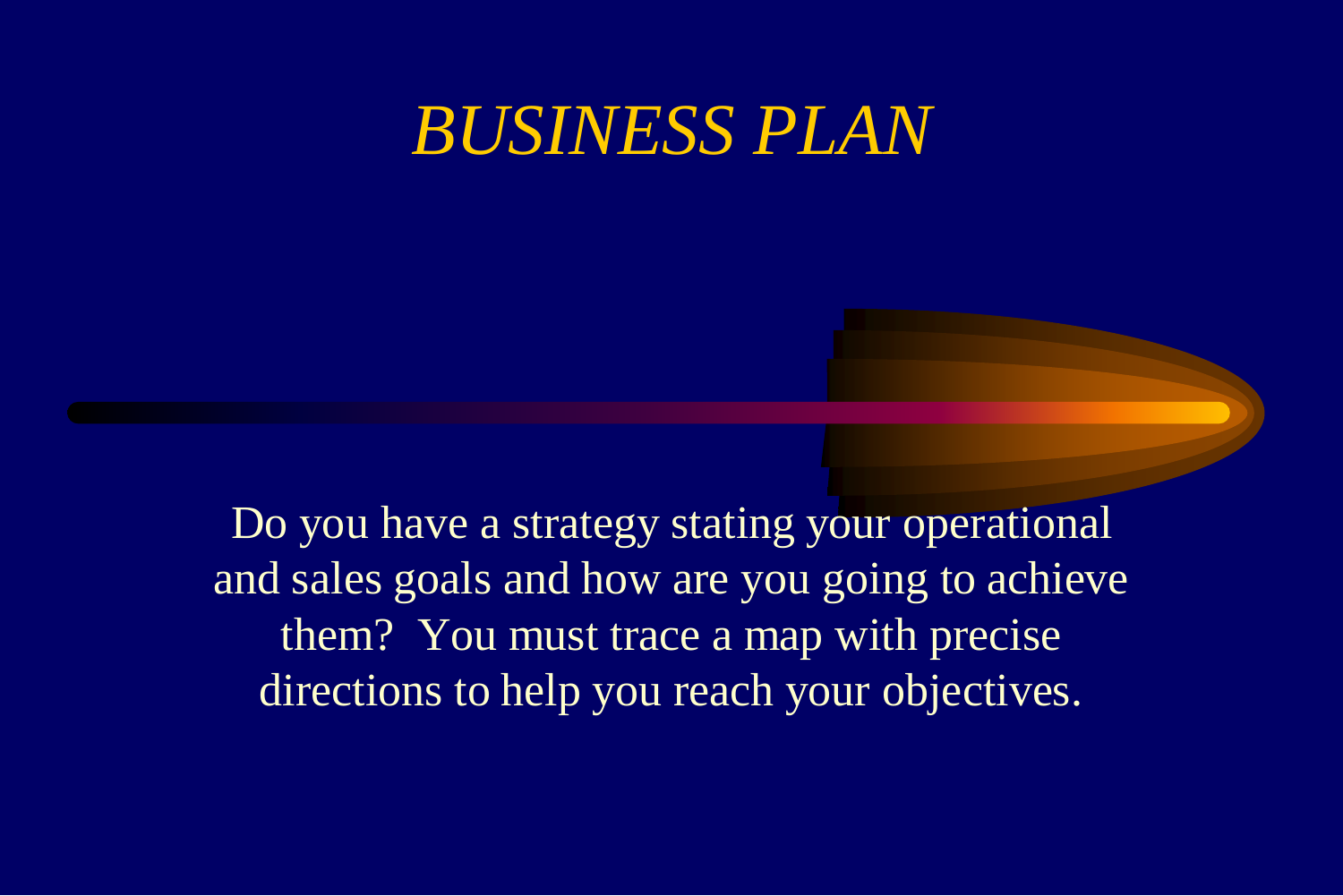## *BUSINESS PLAN Sales and Marketing*

Do You Know your Traditional P's Product ~ Price Place ~ Promotion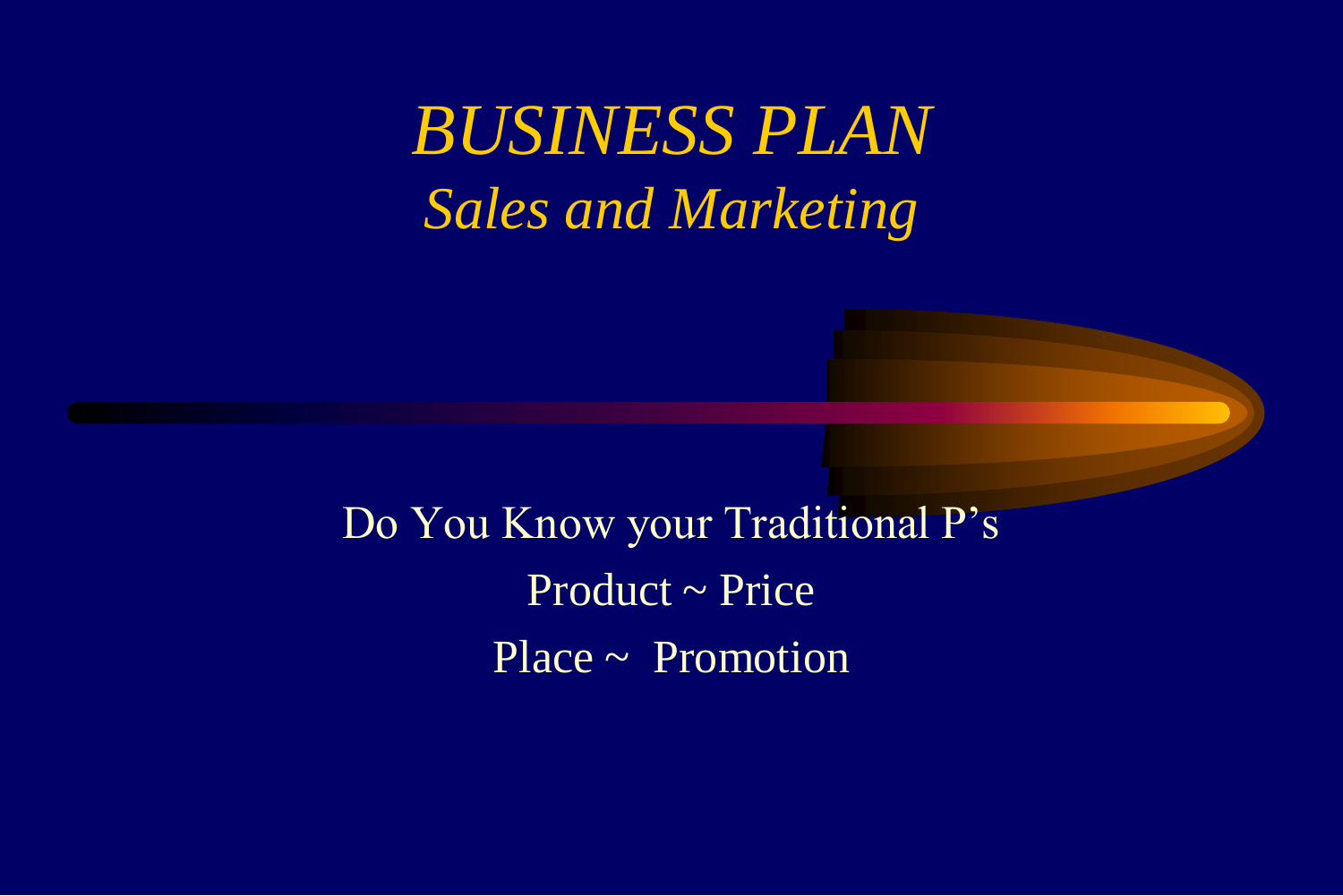What is your Virtual Marketing Strategy? Are you using social media effectively? Do you understand optimization?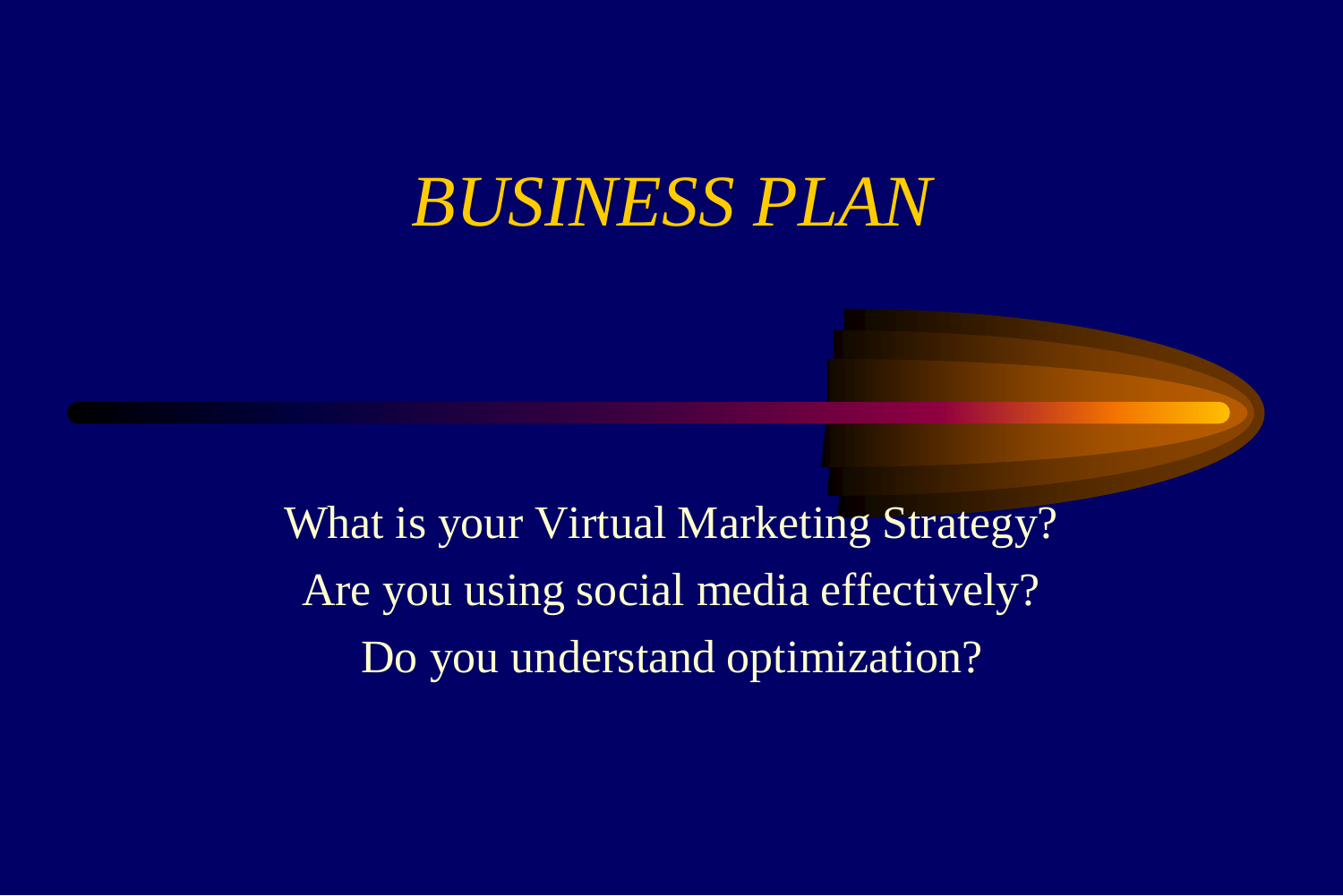What about the Updated P's? People ~ Purpose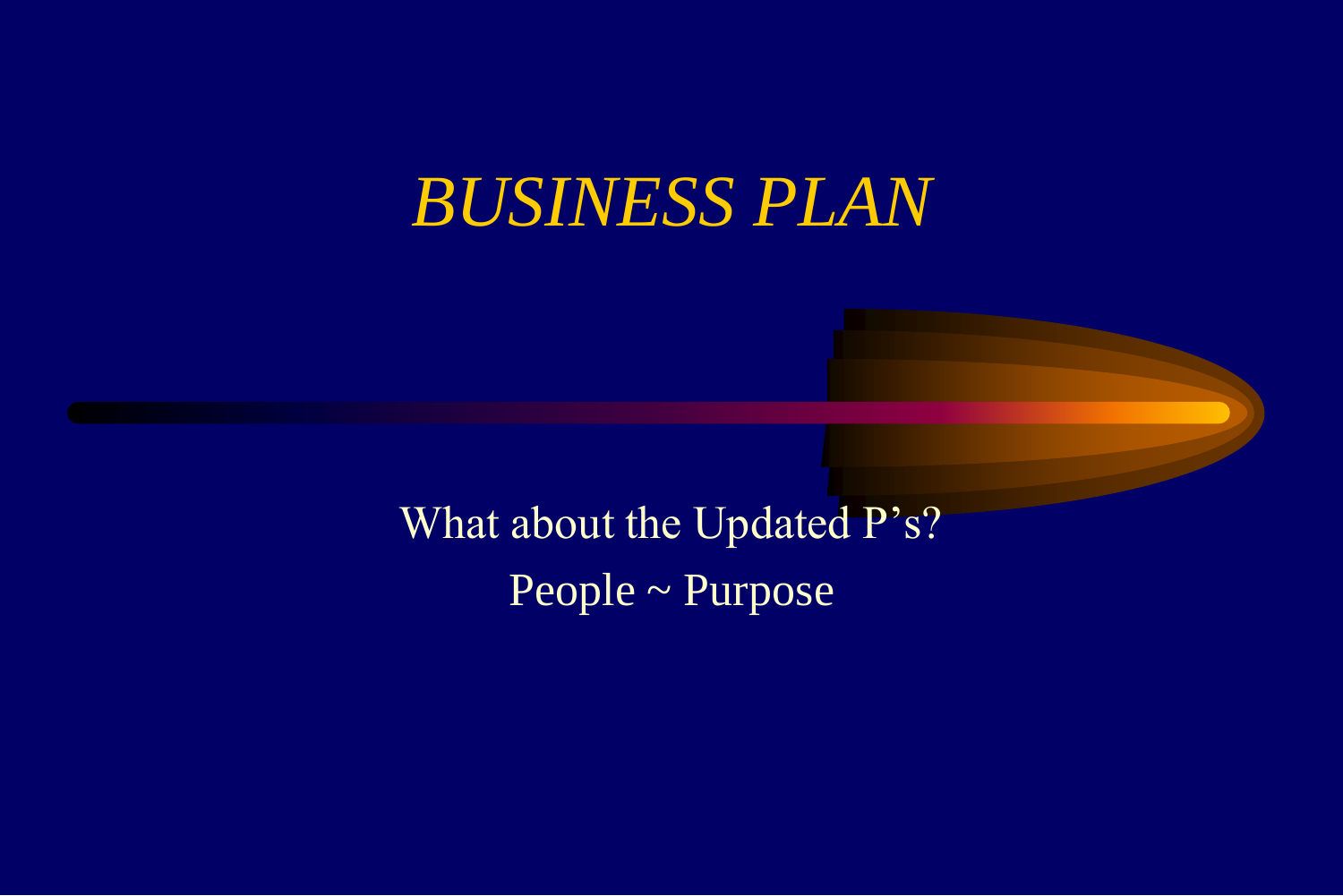Customers are more connected, informed, and empowered, and as a result, their expectations amplify and modify. Understanding the needs and expectations of people inspires an important element often missing in day-to-day business strategy…empathy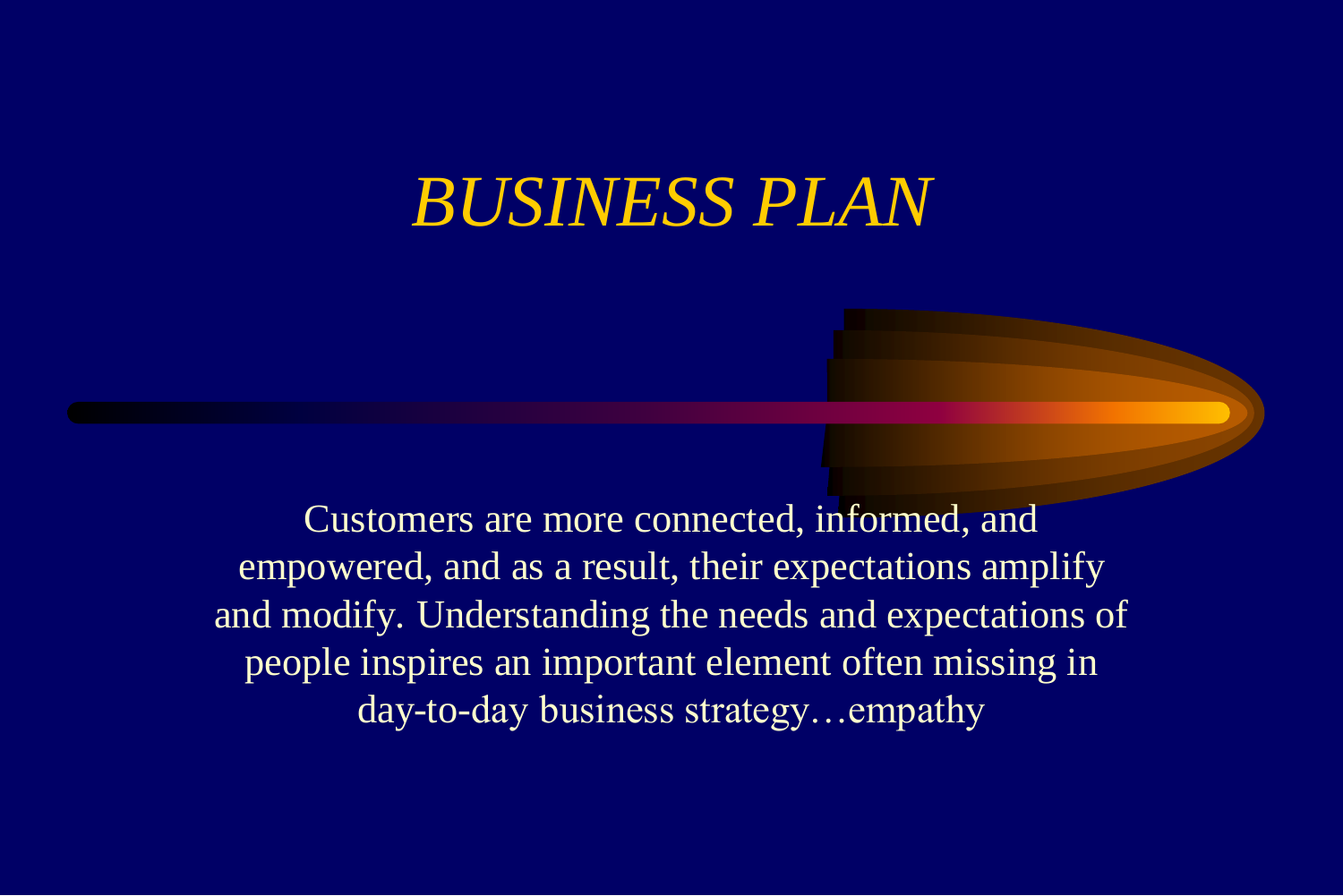## *BUSINESS PLAN Financial Review*

What is your Personal and Business Financial Condition? Do You Have a Budget? Do you have decent Tax Returns?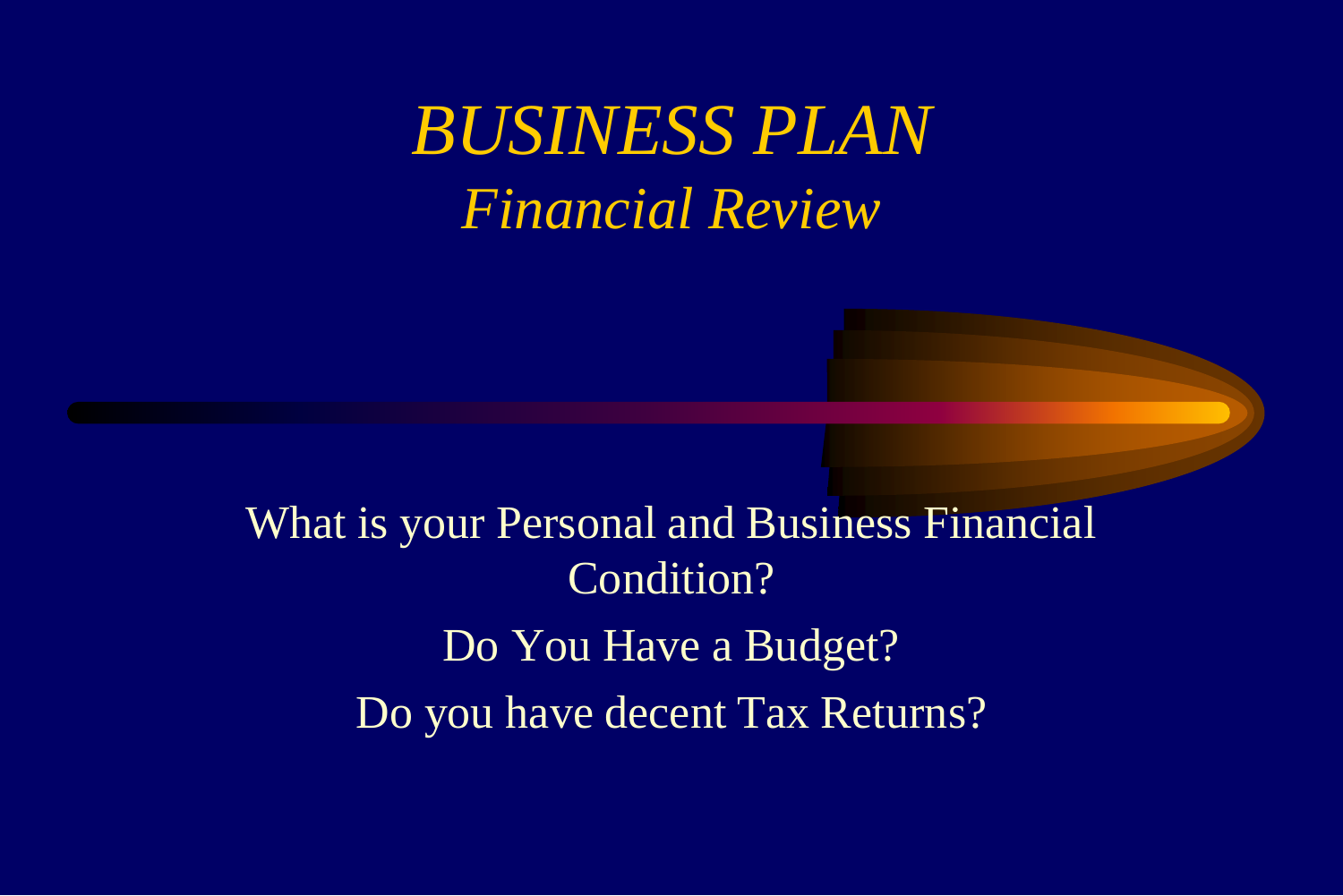Can you justify historical financial variations? What is the basis for your financial assumptions? Are they reasonable or wishful thinking? Are your expenses on line with the industry?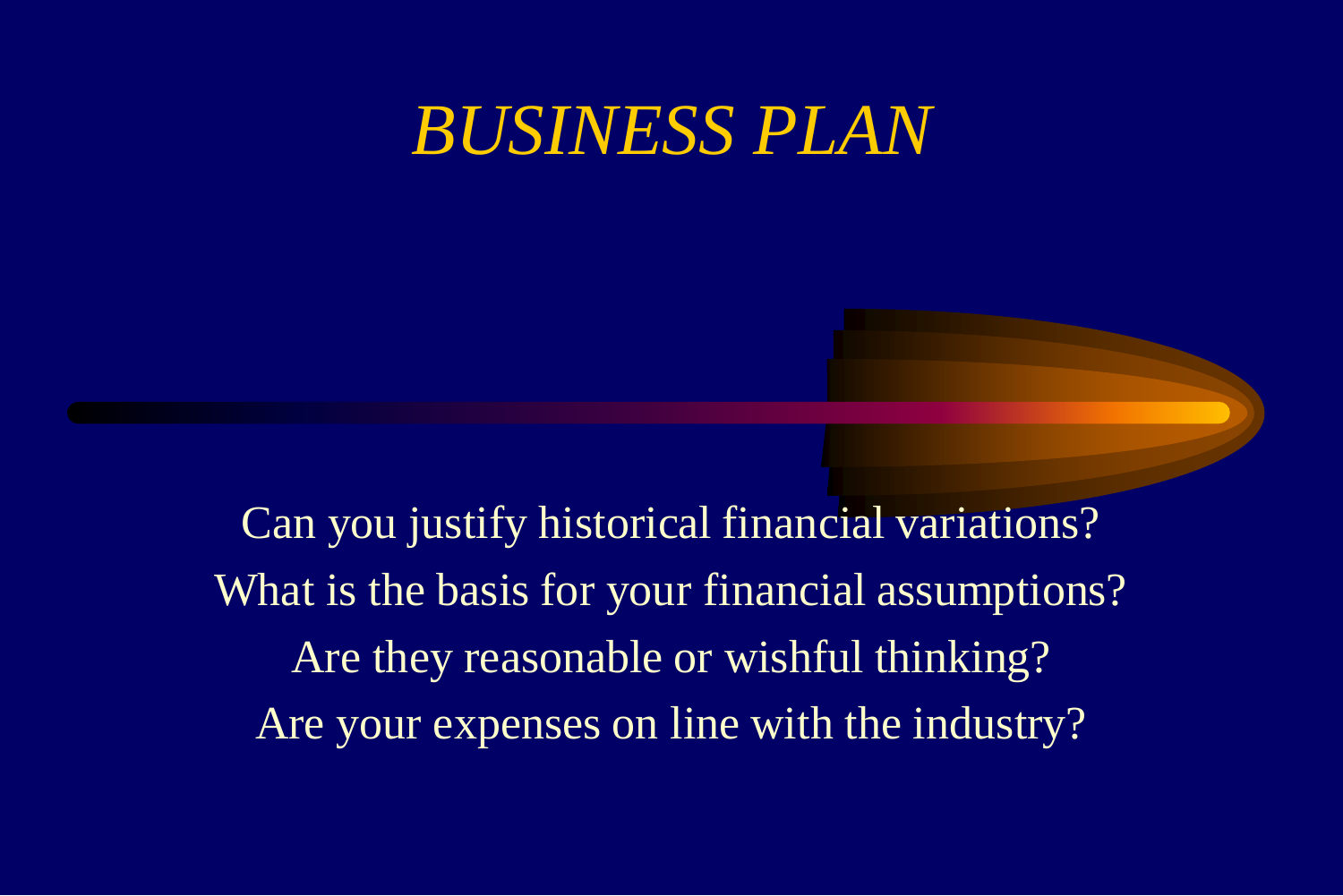Never open a business without capital thinking that the bank will bail you out.